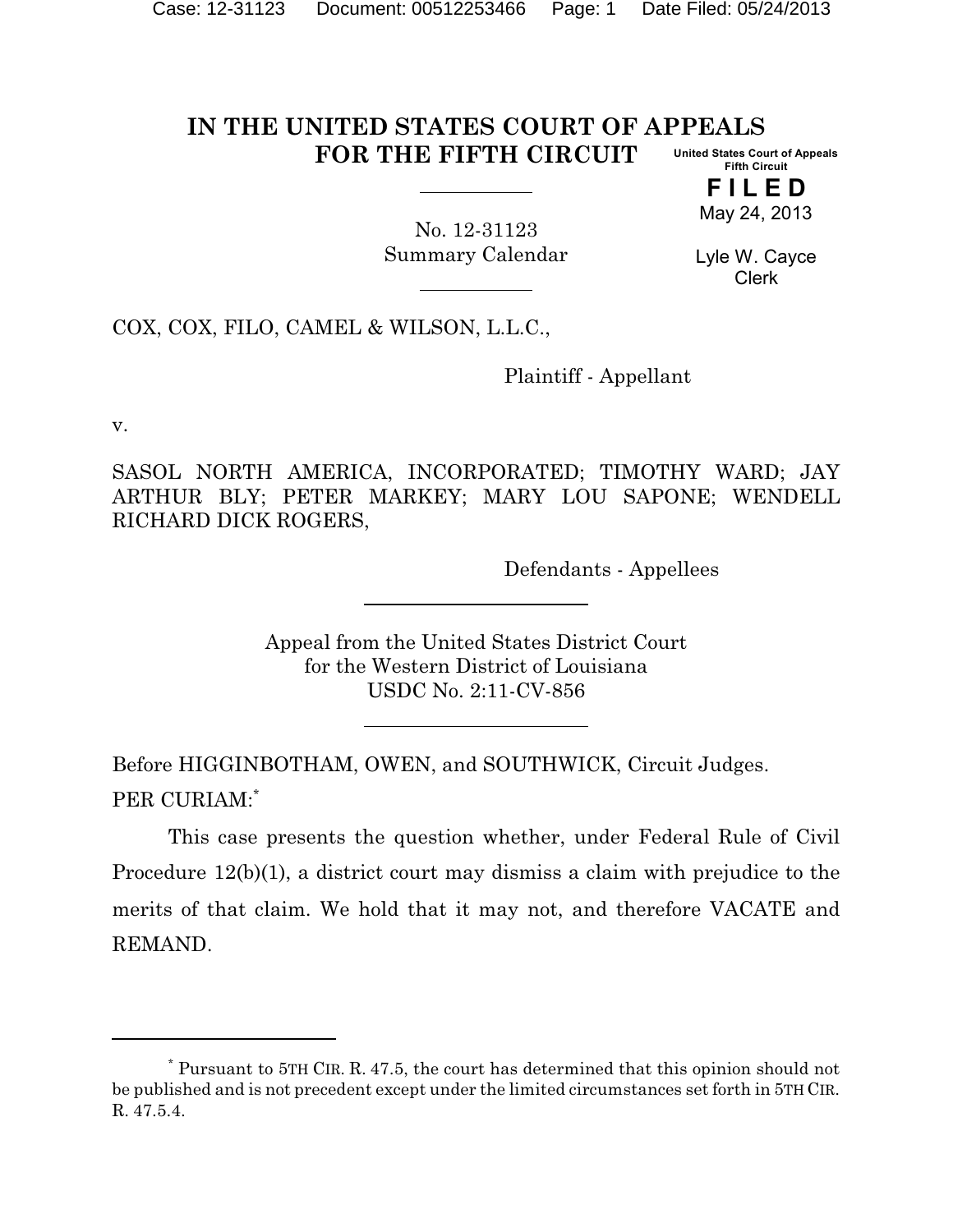# No. 12-31123

# **I.**

Plaintiff ("Cox") sued defendants in Louisiana State Court, alleging violations of the Louisiana Racketeering Act.<sup>1</sup> Defendants removed to federal court. There they moved, among other things, to dismiss Cox's suit under Federal Rules of Civil Procedure 12(b)(1) and 12(b)(6). The district court found that Cox lacked "standing" and dismissed "with prejudice" under Rule 12(b)(1). Cox appeals.

#### **II.**

Rules 12(b)(1) and 12(b)(6) provide distinct grounds for dismissal of a claim for relief. Rule 12(b)(6) applies when a plaintiff "fail[s] to state a claim upon which relief can be granted." Rule  $12(b)(1)$  applies to claims over which a federal district court "lack[s] . . . subject-matter jurisdiction."<sup>3</sup>

Cox contends that the district court erred by dismissing *with prejudice* under Rule 12(b)(1), rather than remanding to the state court. Cox points to 28 U.S.C. § 1477(c), which provides that while "[a] motion to remand the case on the basis of any defect other than subject matter jurisdiction must be made within 30 days after the filing of the notice of removal," "[i]f at any time before final judgment it appears that the district court lacks subject matter jurisdiction, the case shall be remanded."<sup>4</sup>

Defendants reply in two ways. First, they claim that Cox waived this argument by failing to raise it in the district court. We disagree, because this claim of error cannot be waived. A dismissal under Rule 12(b)(1) is a dismissal for lack of subject-matter jurisdiction. "A dismissal with prejudice is a final

- $3$  FED. R. CIV. P. 12(b)(1).
- $428$  U.S.C. § 1477(c).

 $^{1}$  LA. REV. STAT.  $\S$  15:1351 *et seq.* 

 $2$  FED. R. CIV. P. 12(b)(6).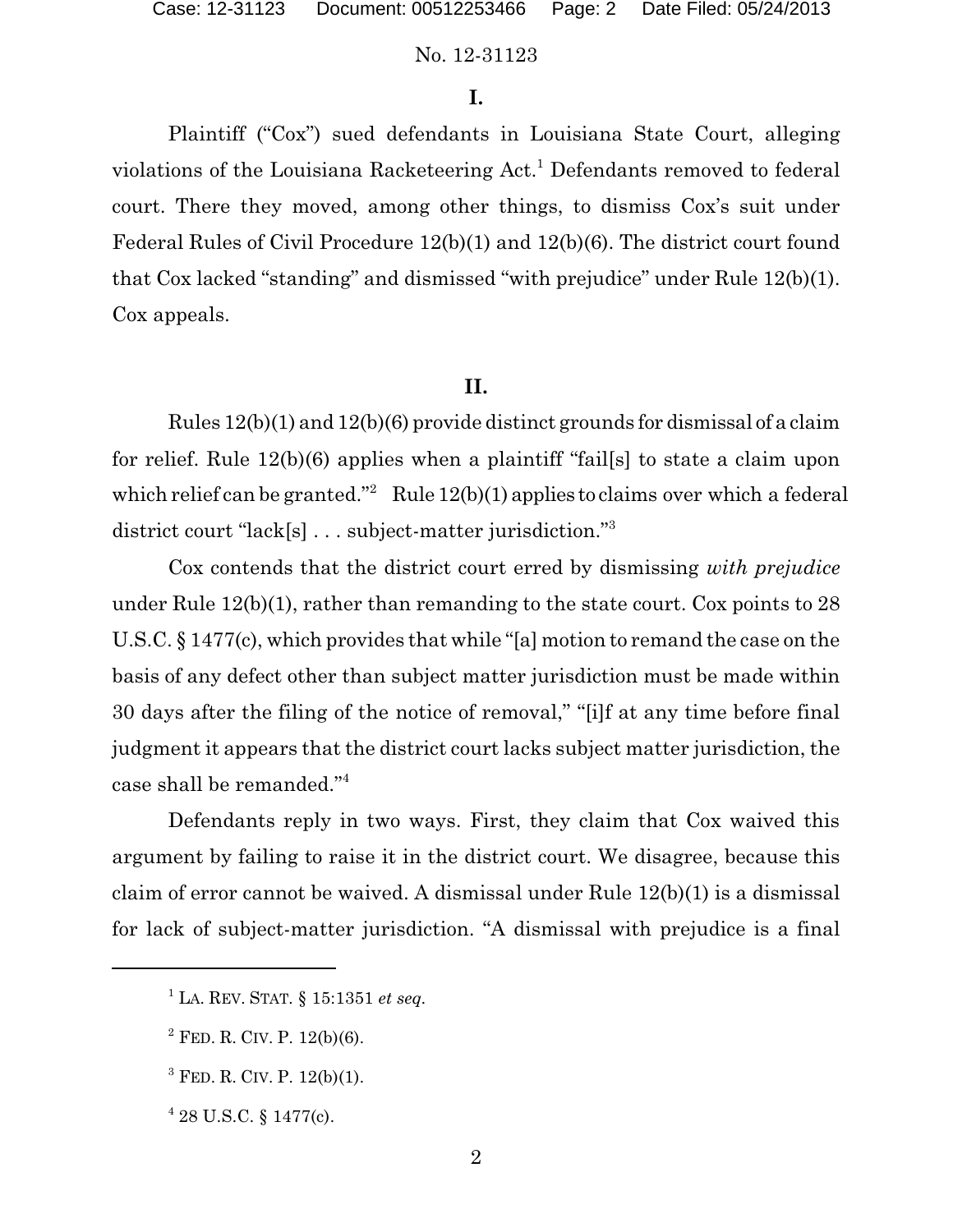### No. 12-31123

judgment on the merits."<sup>5</sup> Accordingly, to dismiss with prejudice under Rule 12(b)(1) is to disclaim jurisdiction and then exercise it. Our precedent does not sanction the practice,<sup>6</sup> and we will not do so here.<sup>7</sup>

Second, defendants contend that the district court's order should be understood as holding that Cox lacked *statutory* standing—not Article III standing—and that the district court therefore did not lack subject-matter jurisdiction. They ask us to affirm under Rule 12(b)(6), arguing that Cox failed to state a claim upon which relief could be granted. This argument has some force. The district court did, of course, explain that because it found "there is no standing, there is no jurisdiction and the court will grant the Motion to Dismiss pursuant to [Rule] 12(b)(1)." We agree with defendants, however, that the court's analysis more closely tracked an inquiry into whether plaintiff stated a claim

<sup>5</sup> *Brooks v. Raymond Dugat Co.*, 336 F.3d 360, 362 (5th Cir. 2003) (citing *Schwarz v. Folloder*, 767 F.2d 125, 130 (5th Cir. 1985)); *see also Boudloche v. Conoco Oil Corp.*, 615 F.2d 687, 688 (5th Cir. 1980). A district court may, however, specifically dismiss with prejudice to relitigating a question of federal jurisdiction—i.e., with prejudice to relitigating a non-merits issue.

 $6$  Defendants argue that a removal error is waivable even when a contemporaneous objection would have prompted remand. They err by conflating "removal jurisdiction" with subject-matter jurisdiction. In the cases on which they rely, while removal was improper, the exercise of subject-matter jurisdiction was not. *See Denman by Denman v. Snapper Div.*, 131 F.3d 546, 548 (5th Cir. 1998); *In re Digicon Marine, Inc.*, 966 F.2d 158, 160 (5th Cir. 1992) (discussing *In re Shell Oil*, 932 F.2d 1518, 1519 (5th Cir. 1991)); *Baris v. Sulpicio Lines, Inc.*, 932 F.2d 1540, 1543–46 (5th Cir. 1991).

<sup>7</sup> *Cf. Heaton v. Monogram Credit Card Bank of Georgia*, 231 F.3d 994, 1000 (5th Cir. 2000) ("The district court properly concluded that it did not have jurisdiction but it erred in granting summary judgment and dismissing with prejudice. Since the courtlacked jurisdiction over the action, it had no power to render a judgment on the merits."); *Boudloche*, 615 F.2d at 688; *Mills v. Harmon Law Offices, P.C.*, 344 F.3d 42, 45 (1st Cir. 2003) ("[T]he point of section 1447(c) is that a federal court does not have the authority to dismiss a claim over which it never had jurisdiction in the first instance. The merits of the . . . claim are therefore irrelevant to this determination." (quoting *Smith v. Wis. Dep't of Agric., Trade & Consumer Prot.*, 23 F.3d 1134, 1139 n.10 (7th Cir. 1994) (internal quotation marks omitted) (alteration and omission in original)); *Christopher v. Stanley-Bostitch, Inc.*, 240 F.3d 95, 100 (1st Cir. 2001) ("When a federal court concludes that it lacks subject matter jurisdiction over a case, it is precluded from rendering any judgments on the merits of the case."); *but cf. U.S. ex rel. Batiste v. SLM Corp.*, 659 F.3d 1204, 1211 (D.C. Cir. 2011) (relying on a 12(b)(6) case to find waiver).